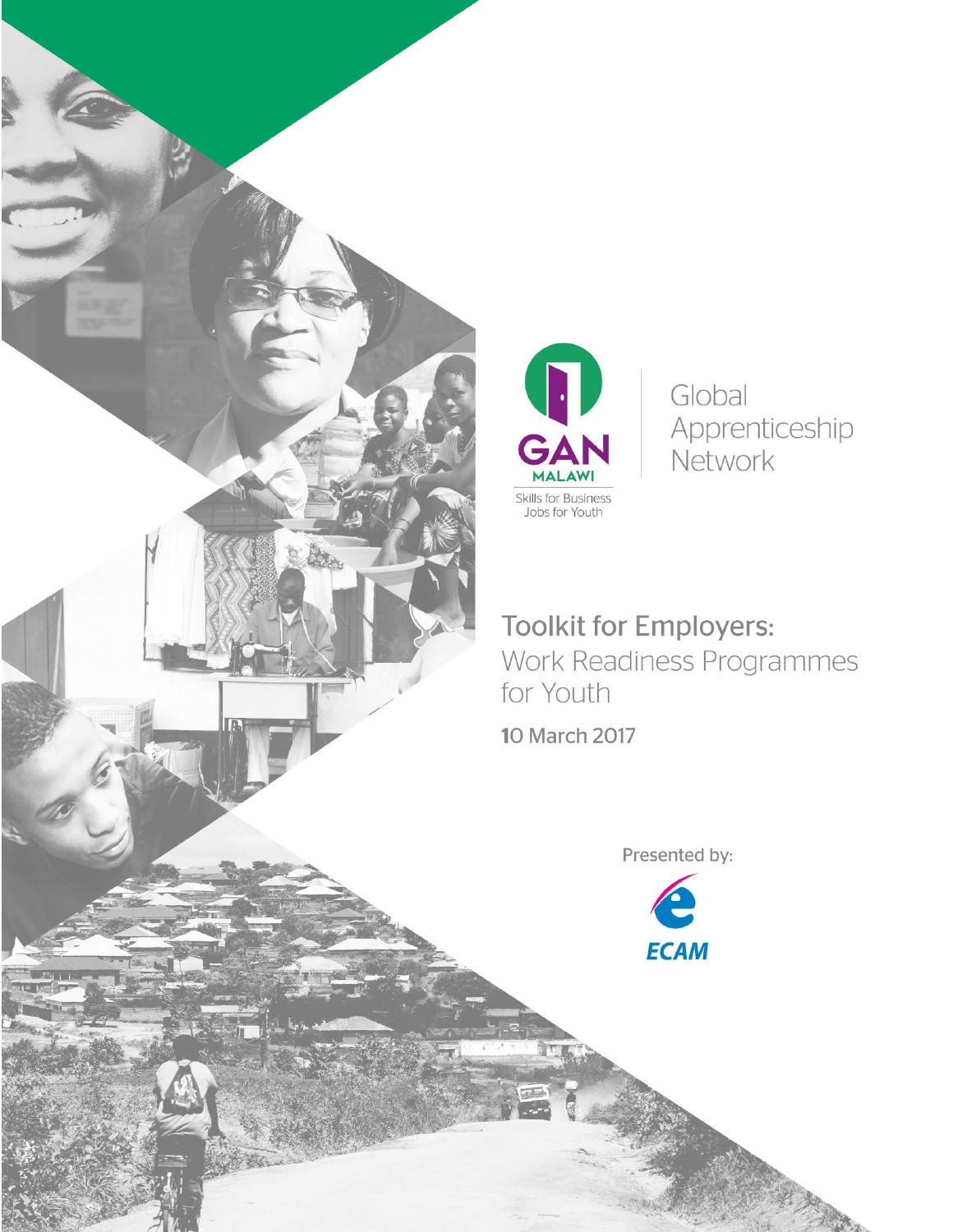#### Table of Contents

| Preface                                                               | Ш              |
|-----------------------------------------------------------------------|----------------|
| I. Objective                                                          |                |
| II. Key Definitions and Concepts                                      |                |
| III. Opportunities, Challenges and Benefits of WRPs in Malawi         | 3              |
| IV. Steps to Establishing a Work Readiness Programme                  | $\overline{4}$ |
| V. Qualifications and Certifications for Apprenticeships              | 5              |
| VI. Sources of Funding for Work Readiness Programmes                  | $7^{\circ}$    |
| VII. National and International Entities addressing WRPs in Malawi    | $7^{\circ}$    |
| VIII. Relevant Laws, Policies, Regulations and Programmes in Malawi   | 10             |
| IX. Relevant Research and Data on WRPs and Youth Employment in Malawi | 12             |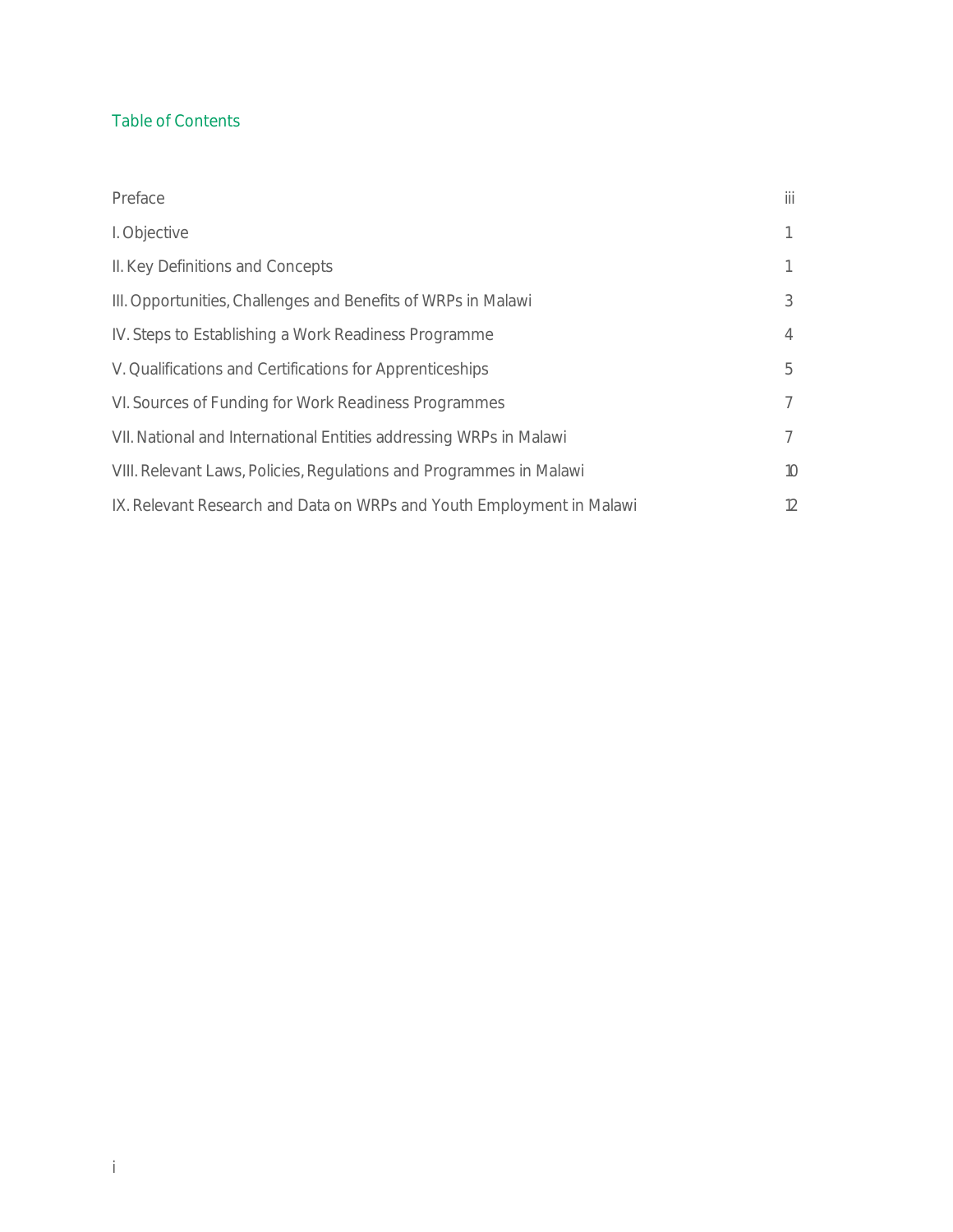# Acronyms

| CBET          | Competence Based Education and Training                                   |
|---------------|---------------------------------------------------------------------------|
| ECAM          | Employers' Consultative Association of Malawi                             |
| GAN           | Global Apprenticeship Network                                             |
| GNN           | <b>GAN National Network</b>                                               |
| ILO           | International Labour Organisation                                         |
| JCE           | Junior Certificate of Secondary Education                                 |
| <b>MCCCI</b>  | Malawi Confederation of Chambers of Commerce and Industry                 |
| <b>MCTU</b>   | Malawi Congress of Trade Unions                                           |
| MIE           | Malawi Institute of Education                                             |
| MGDS II       | Malawi Growth and Development Strategy II                                 |
| <b>MOEST</b>  | Ministry of Education, Science and Technology                             |
| MOGCCD        | Ministry of Gender, Children and Community Development                    |
| MOLYSMD       | Ministry of Labour, Youth, Sports and Manpower Development                |
| <b>MSCE</b>   | Malawi School Certificate of Education                                    |
| <b>MSME</b>   | Micro, Small and Medium Enterprise                                        |
| <b>NQF</b>    | National Qualification Framework                                          |
| <b>NTT</b>    | National Trade Test                                                       |
| <b>NYCOM</b>  | National Youth Council of Malawi                                          |
| <b>RPL</b>    | Recognition of Prior Learning                                             |
| <b>TEVET</b>  | Technical Entrepreneurial and Vocational Education and Training           |
| <b>TEVETA</b> | Technical Entrepreneurial and Vocational Education and Training Authority |
| <b>TQF</b>    | <b>Technical Qualification Framework</b>                                  |
| <b>UNESCO</b> | United Nations Educational, Scientific and Cultural Organisation          |
| WRP           | Work Readiness Programme                                                  |
|               |                                                                           |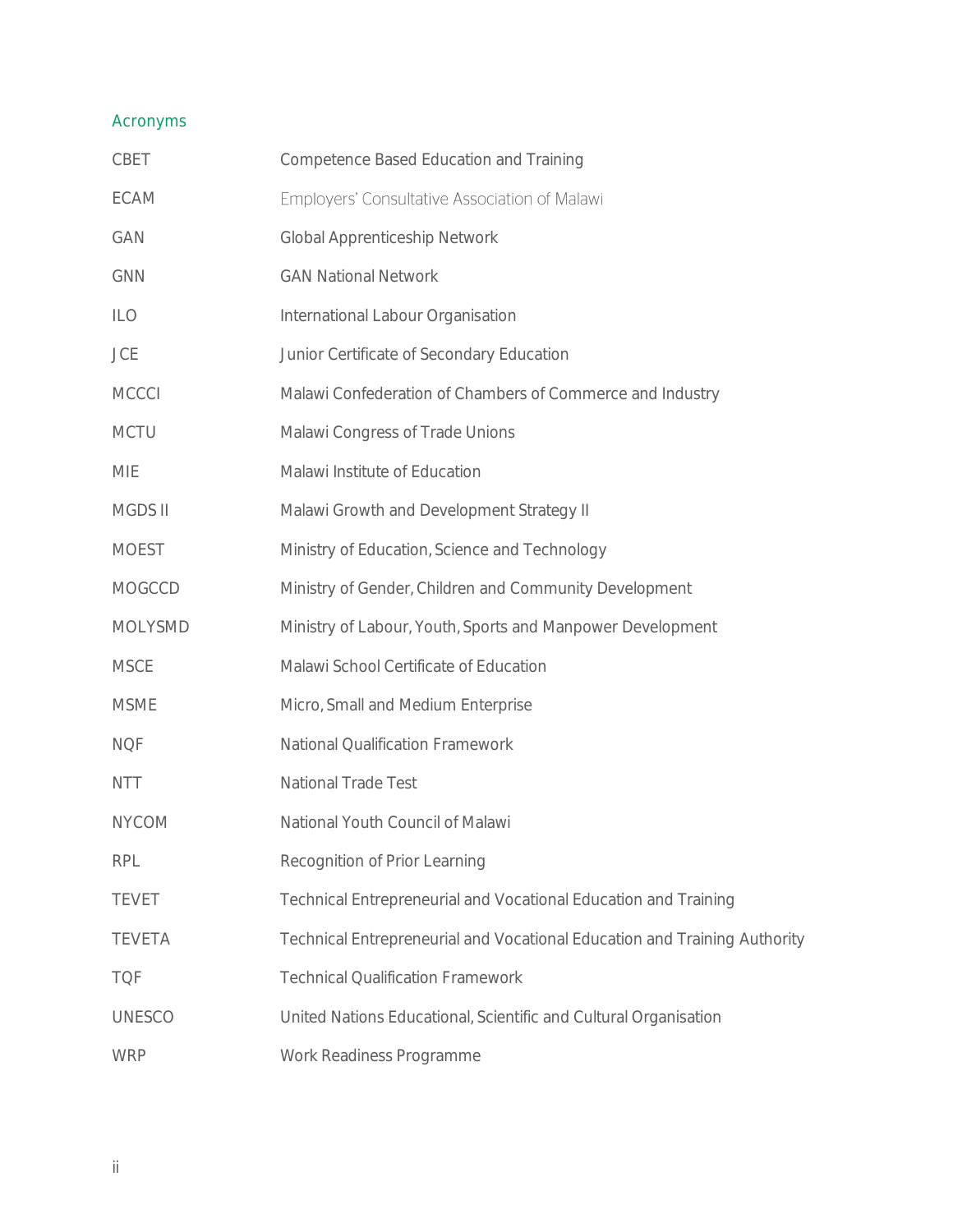#### <span id="page-3-0"></span>Preface

This Toolkit for Employers was developed through a partnership between the Employers' Consultative Association of Malawi (ECAM) and the Global Apprenticeship Network (GAN) and was drafted by an independent consultant. Input was collected from employers, government, trade unions and UNESCO during a collaborative workshop held in March 2017. This Toolkit forms part of the core guidance for Employers from the GAN National Network (GNN) in Malawi.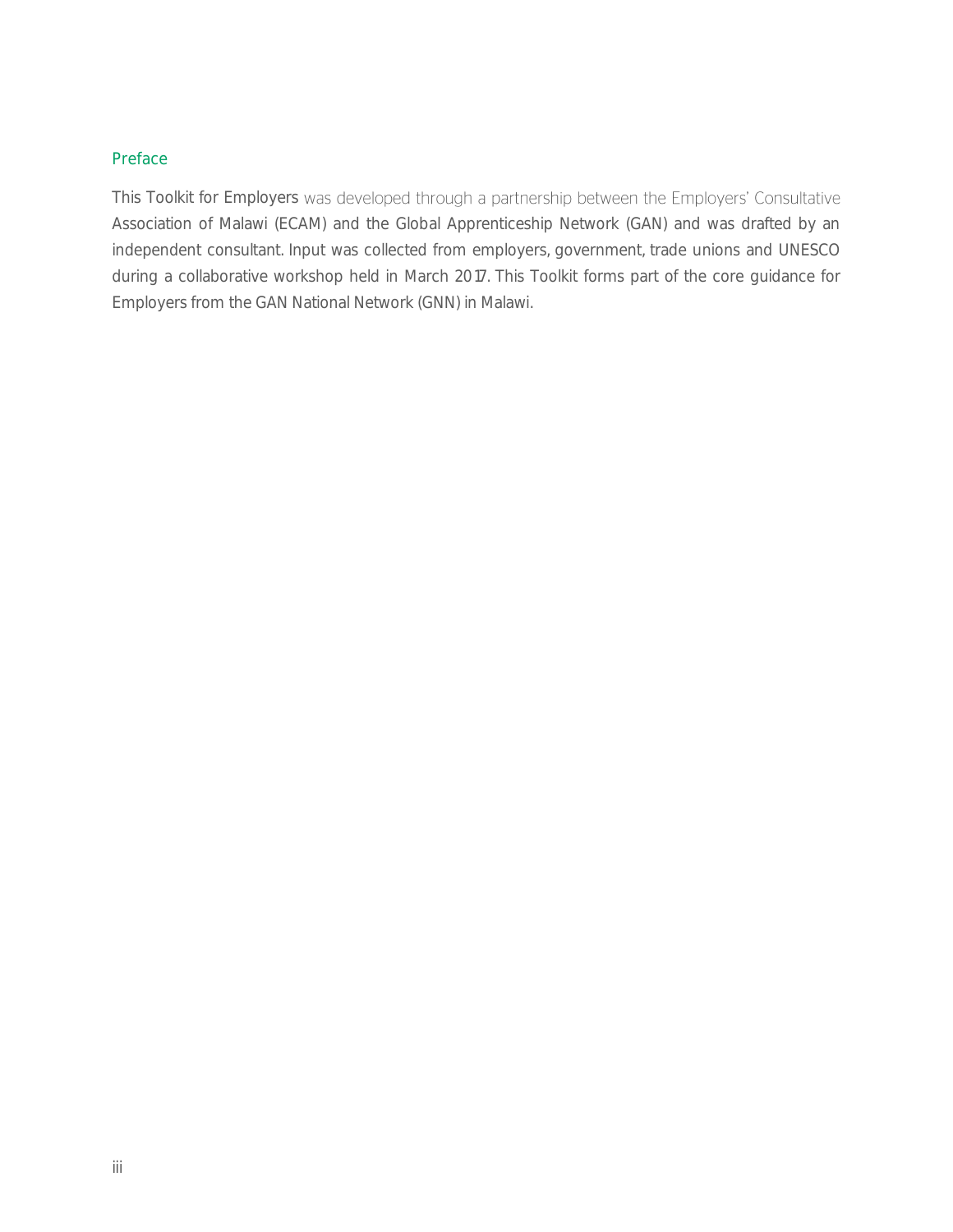#### <span id="page-4-0"></span>I. Objective

The purpose of this Toolkit is to provide employers in Malawi with information relevant to the provision and promotion of work readiness programmes for youth. It provides background information on the opportunities and challenges in the Malawian context, and identifies the national and international entities addressing this issue as well as the relevant laws, regulations and programmes. Instructional information on how to set up a work readiness programme is also included, including potential sources of funding and the systems for qualification and certification in Malawi.

It is hoped that this Toolkit will be a useful resource for employers as they establish work readiness programmes in their company and promote opportunities for youth in their economic sector.

#### <span id="page-4-1"></span>II. Key Definitions and Concepts

The term work readiness programme (WRP) encompasses various forms of on-the-job training, including apprenticeships, internships and traineeships. These various forms of work readiness training are defined below, but for the purposes of this Toolkit the term work readiness programme will be used to include all of these forms, except in cases where a particular type is specified.

The International Labour Organisation (ILO) defines apprenticeships as: "Training programmes that combine vocational education with work-based learning for an intermediate occupational skill (i.e., more than routinized job training), and that are subject to externally imposed training standards, particularly for their workplace component." The minimum age to work in Malawi is set at 14 years of age under the Employment Act of 2000. The key elements of an apprenticeship are:

- It is based in the workplace.
- Apprentices learn under the supervision of the employer.
- It is intended for young people.
- The fundamental aim is learning a trade or acquiring a skill.
- Training is systematic and follows a predefined plan.
- It is governed by a contract between apprentice and employer.

An internship, in contrast, provides job training for professional careers and is similar in some ways to apprenticeships, but the lack of standardization and oversight leaves the term open to broad interpretation. Intern positions may be paid or unpaid, and are usually temporary. Both apprenticeships and internships describe on-the-job training that takes place at the workplace and involves a written or oral contract drawn up between the apprentice/intern and the employer. However, some of the main differences between the two include:

<sup>1</sup> ILO, 2012, Overview of apprenticeship systems and issues: ILO contribution to the G20 Task Force on Employment. Geneva: ILO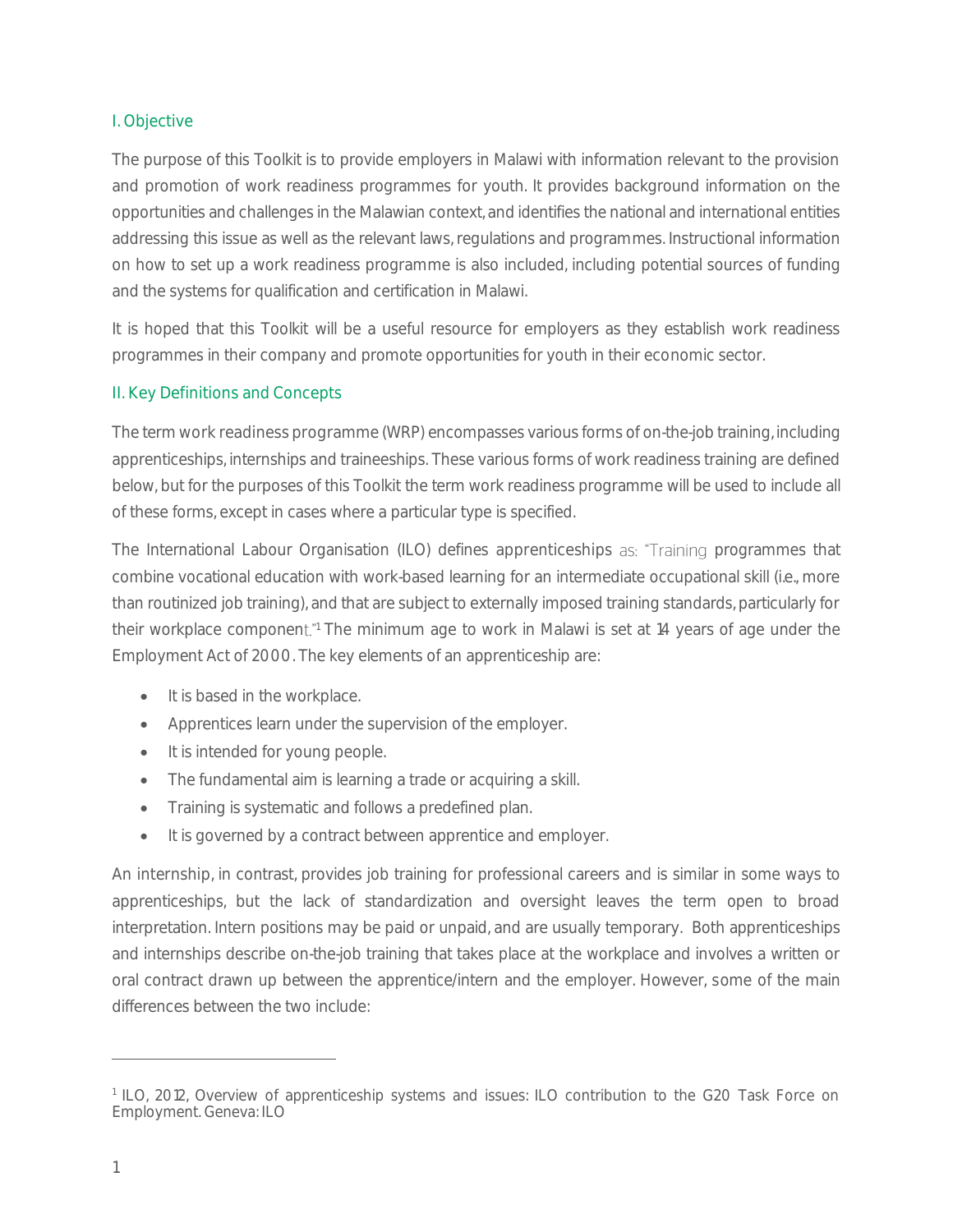- Characteristics of the Job: While this distinction is no longer broadly applicable at a global level, in the Malawian context, internships relate largely to white collar and professional jobs and focus on soft skills, while apprenticeships are traditionally provided for trade, technical and vocational careers.
- Characteristics of the Apprentice/Intern: Interns may be college or university students and graduates, high school students, or post-graduate adults. Apprentices in the formal economy, on the other hand, may or may not have previous education and are often legally obliged to attend part-time vocational institutions to receive training the complements the skills being learned at the workplace. This has led to a dual system within apprenticeships, where the training in the workplace exists in parallel with the training provided at a vocational institution.
- Degree of Regulation: In most jurisdictions, apprenticeship is regulated, while internship is not.
- Certification: Typically, an apprenticeship leads to an official certification at the end of the training, while an internship does not.

Formal technical, entrepreneurial and vocational education and training (TEVET) in Malawi is provided through technical colleges, community-based training centres, and private technical and vocational training providers. It is a dual system, where on-the-job practical training is combined with theoretical courses in a technical college. These can be divided into two types: regular and parallel. Regular programmes are regulated trainings and apprenticeships sponsored by the Technical Entrepreneurial and Vocational Education and Training Authority (TEVETA). In 2015 the Government of Malawi established eleven Community Technical Colleges throughout the country that target youth in the informal and rural sector, and expect to establish seventeen additional community colleges by the end of the 2015/2016 financial year.

Parallel training programmes run under the responsibility of technical colleges, including apprenticeship and non-apprenticeship programmes. Nonregulated training is also offered through a variety of private training providers and nongovernmental organisations and can vary in terms of course duration and subject areas covered.

Informal vocational training is provided largely through traditional apprenticeships in the informal economy, where a trainee enters into an agreement with a master craftsperson. This type of technical training represents by far the largest number of students in Malawi.<sup>2</sup> In Malawi, informal training occurs mostly in traditional and typically male-dominated trades, including tailoring, bicycle repair, boat building, construction, mechanics, welding, woodwork and shoe repair.

<sup>2</sup> UNESCO-IBE (2010), World Data on Education VII ed. Malawi. Geneva: UNESCO-IBE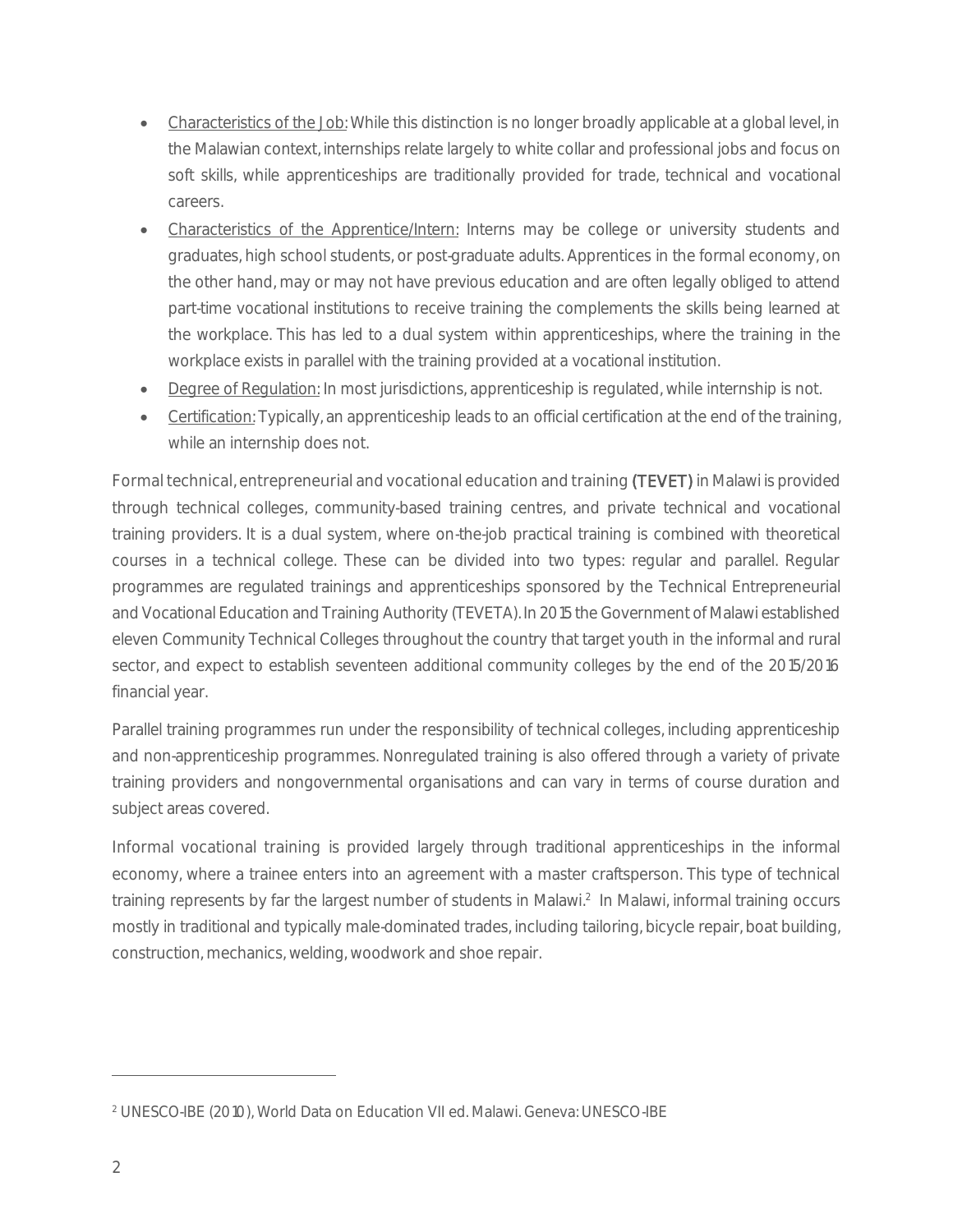#### <span id="page-6-0"></span>III. Opportunities, Challenges and Benefits of WRPs in Malawi

Experts agree that youth unemployment is linked to a multitude of social issues concerning economic growth, health, sustainable development, civil unrest, and state stability. While the number of young people entering the market has been growing rapidly each year, the country's economy has not been growing quickly enough to meet the demand for employment. Uncertainty regarding weather conditions, insufficient power supply, the ongoing suspension of budget and high inflation has contributed to stagnant growth.

Despite high levels of unemployment, research confirms what employers and government representatives commonly express: there is a lack of available young people with the skills to meet existing labour market needs in Malawi. This disparity is referred to as the skills mismatch. Various studies have identified a shortage of skilled workers as one of the key constraints to both local and foreign investment,<sup>3</sup> and Malawi lacks the mid-level technical skills necessary for driving industrialization and structural transformation. Recognizing this significant challenge, in 2013 ECAM member companies prioritized skills development as one of the five main focus areas for their advocacy efforts.

Employer-driven education for workers, through quality work readiness programmes - such as apprenticeships and internships - is a proven avenue to address the skills mismatch. Combining practical training with classroom learning also allows the employer to match the training with their particular needs. WRPs attract young people to an organisation and allow companies to train and to assess young workers, increasing their pool of potential qualified candidates for long term employment.

The demand for WRPs in Malawi continues to grow; the number of trainees at Lilongwe Technical College was eleven times greater overall in 2015 than it was in 2005,<sup>4</sup> and twelve times greater among females. However, the ILO estimates that roughly 90% of those willing to undertake vocational employment find themselves working in informal sectors<sup>5</sup> due to financial and non-financial barriers which may include unaffordable fees, illiteracy, physical disability, stereotyping, etc. Most of these trainees are not paid, live and work in abhorrent conditions and are unregulated. The informal sector forms a substantial link to the formal economy through the supply chains, and the need for providing decent work conditions affects the Malawian economy as a whole.

The level of benefit to employers and youth directly depends on providing a quality WRP that ensures the apprentice/intern is informed about their social and labour rights, their responsibilities toward the

<sup>&</sup>lt;sup>3</sup> This notion is confirmed in various studies, including the Malawi Enabling Environment for Sustainable Enterprises Assessment Report, the Ease of Doing Business Report and the Global Competitiveness Report, published in 2013

<sup>&</sup>lt;sup>4</sup> These figures were calculated during the current study by assessing the admissions intake data at Lilongwe Technical College.

<sup>5</sup> ILO (2010), Employment Report #9, Geneva: ILO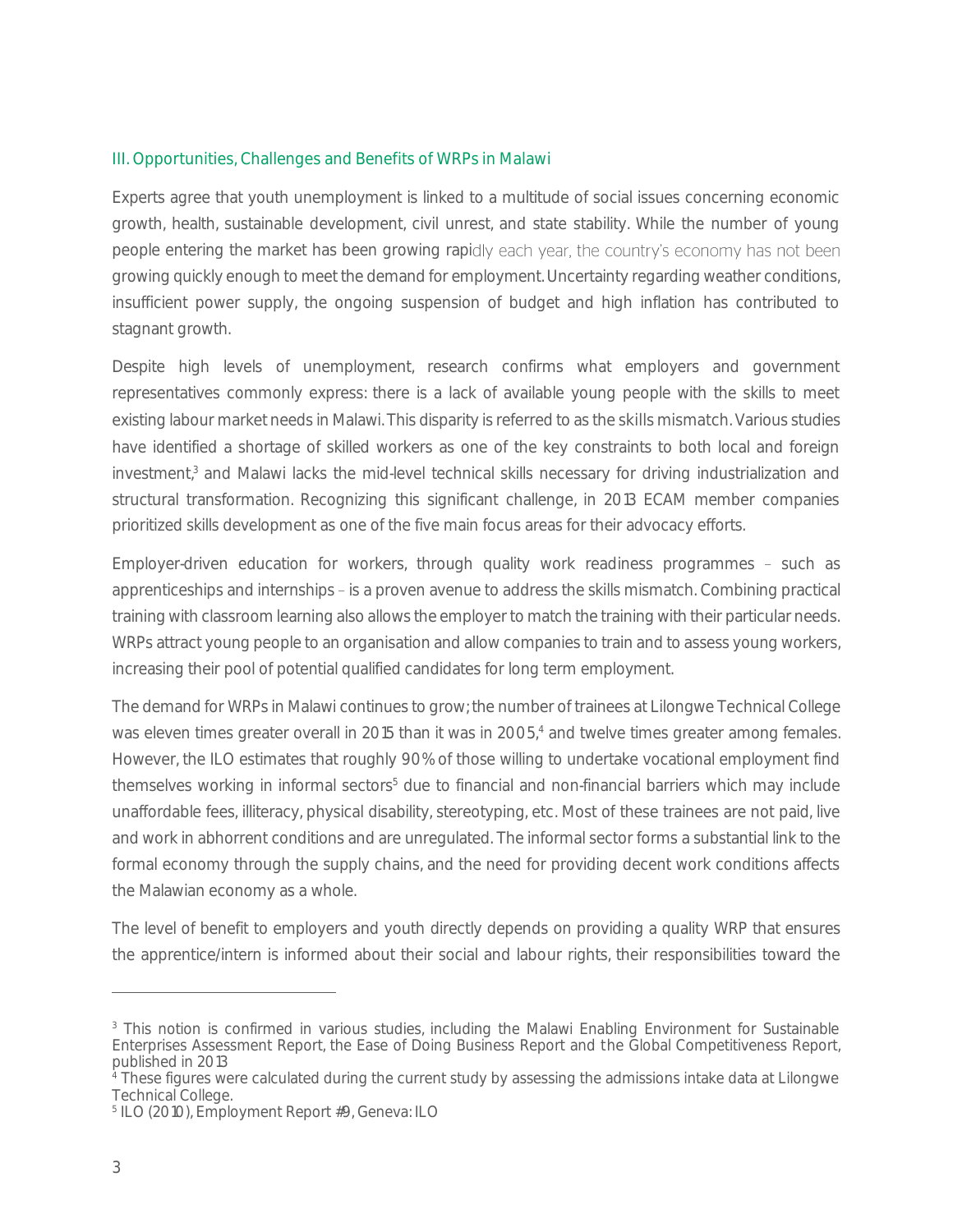company and any health and safety risks in the workplace. A quality WRP displays the following characteristics: "(a) learning objectives and tasks should be outlined in a written agreement; (b) the intern should have a supervisor in order to ensure these objectives are reached; (c) an evaluation system should be in place to monitor the progress of the intern and the quality of the internship."<sup>6</sup>

The demand for quality WRPs presents employers in Malawi with a huge opportunity not only to address the skills mismatch, but also to address the unemployment crisis among youth in Malawi and combat systemic poverty.

# <span id="page-7-0"></span>IV. Steps to Establishing a Work Readiness Programme<sup>7</sup>

# 1. Strategy: Preparing to take on an Apprentice/Intern

Developing a quality WRP begins with the following steps:

- Conduct an internal assessment of the company's skills needs, capacity for training and supervision, and available funding, as well as the roles that may be filled by an apprentice/intern.
- Link the WRP to the overall goals of the company in order to ensure that the programme meets the long term needs of the company.
- Establish a structured linkage between training institutions, government and employers, as a clear and streamlined relationship between all parties will help ensure the smooth provision of WRPs.

### 2. Clarity: Engagement of the Apprentice/Intern

A clear job description and written learning goals will help both the employer and the apprentice/intern to understand and agree on the expectations and objectives of the apprenticeship. This is often documented in a work Contract, which is described further in the Malawi GNN Employer Code of Good Practice. Provisions may include:

- The duration of the apprenticeship;
- Information about remuneration: and
- A clear and detailed job description.

### 3. Structure: Orientation and Management

Managing a work readiness programme well ensures that the apprentice/intern is a valuable contribution to the company and effectively improves their skills. This begins with a detailed orientation, which will help ensure the apprentice/intern acculturates to the company's values, management style and job tasks. This may include:

<sup>&</sup>lt;sup>6</sup> Pall, Allan and Georgallis, Marianna. An Employers' Guide to Quality Internships: Experiences that Work for your Company and Young People. European Youth Forum. 2014. p.7. Available from <http://www.youthforum.org/assets/2015/03/Employers-Guide-Quality-internships1.pdf>

 $\frac{1}{7}$  Adapted from the 2014 Employers' Guide to Quality Internships by the European Youth Forum (Ibid.)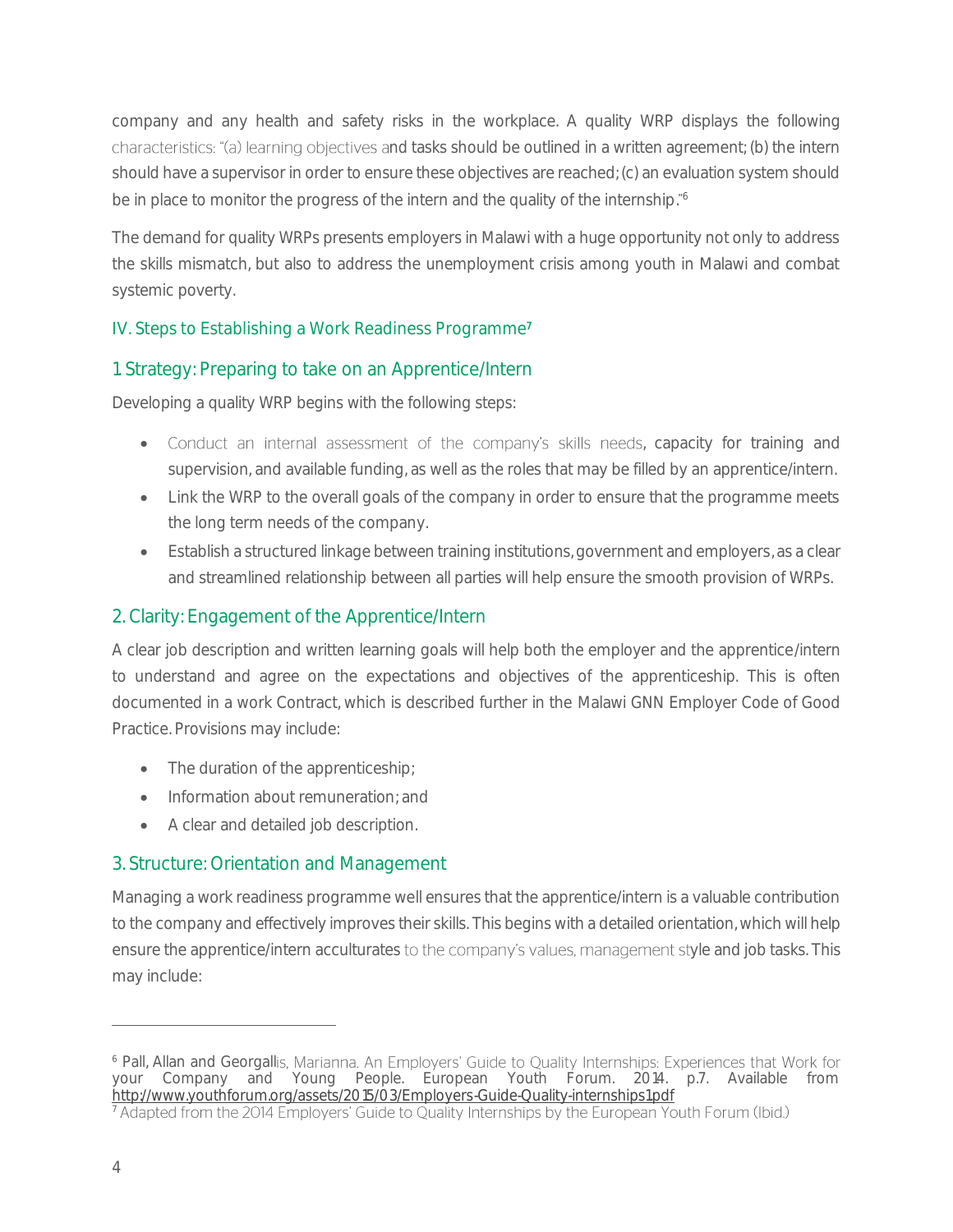- A tour of the workplace;
- Introducing them to other staff members; and
- Providing them with relevant information, including a tour of the workplace, introductions to other staff members, and relevant health and safety information. Appointing a mentor to guide the apprentice/intern throughout their time at the company will help the youth to grow in understanding their role and maximizing their effectiveness within the company. A good mentor will:
- Work with the apprentice/intern to establish clear learning objectives and performance evaluation criteria;
- Meet with them regularly to discuss questions and complaints; and
- Assess their progress at predefined intervals and reinforce their motivation.

Youth face many barriers in accessing WRPs, including being unpaid and struggling to pay their monthly living expenses. The provision of sufficient compensation for their living expenses not only allows the apprentice/intern to dedicate the necessary time and attention to perform well at their job, but a welltrained youth may become a valuable future employee. Investing in WRPs, in many ways, is an investment into the company.

# 4. Improvement: Evaluating the Work Readiness Programme

Performance reviews will help to ensure that the learning objectives of the WRP are being met and that the youth is performing all of their assigned tasks. This includes their work etiquette and attitudes toward work, as well as their skills and knowledge. Performance evaluations may include a midterm and a final review to assess how well they've performed, and explore opportunities for long term employment.

Example performance review questions may include:

- How well has the apprentice/intern met the learning objectives?
- What projects have they completed or contributed to?
- What have they learned that makes them more prepared for the labour market afterward?
- How well have they performed as a member of the staff?
- In what areas do they have room for improvement?<sup>8</sup>

### <span id="page-8-0"></span>V. Qualifications and Certifications for Apprenticeships

# A. Entry Qualifications

Entry qualification for apprentices and interns/trainees in Malawi is the Malawi School Certificate of Education (MSCE), though the informal sector accommodates those with qualifications below the MSCE. The Junior Certificate of Secondary Education (JCE) is a similar certification that was abolished in 2015.

<sup>&</sup>lt;sup>8</sup> 2014 Employers' Guide to Quality Internships by the European Youth Forum. p.16. (Ibid.)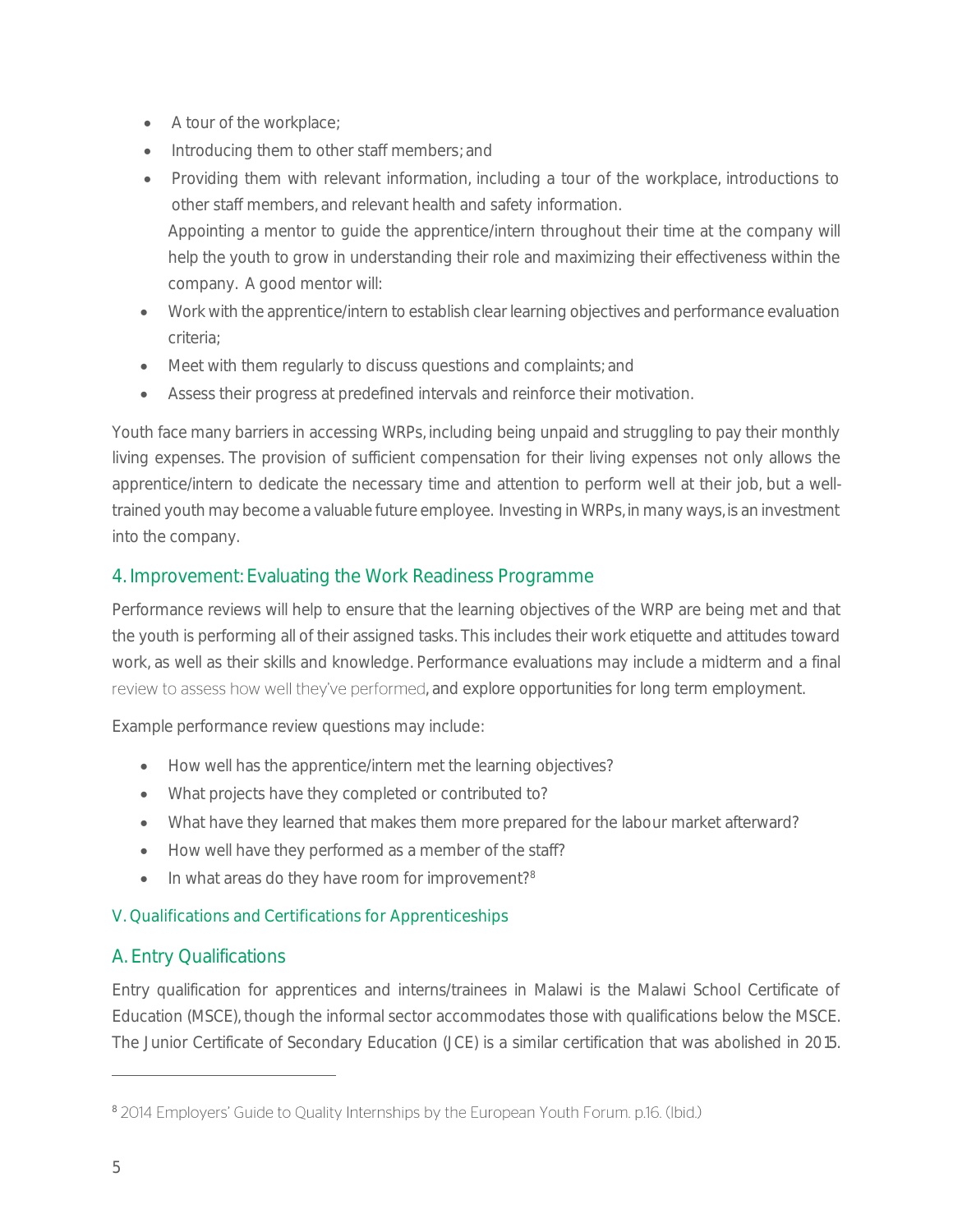Formal TEVET training targets youth who have received the MSCE, though some will accommodate JCE holders, especially during the transition. Informal classes, on the other hand, target JCE holders and below, including vendors and school drop-outs who are not able to advance to further studies and have moved into self-employment.

# B. Certifications of Completion

Previously, three certification systems existed in Malawi to acknowledge when an apprentice successfully completed their technical and vocational training:

- The National Trade Test (NTT), administered by the Ministry of Labour: This is the oldest qualification system in Malawi, and is three-tiered. Assessment consists of a theoretical and practical module with emphasis on practical dexterity. There is an open admission to the test, which means candidates do not need to have attended a training programme to take the test.
- The Malawi Crafts and Advanced Crafts Certificate, administered by the Ministry of Education through MANEB: This is a two-tier qualification system introduced in the 1980's and in contrast to the NTT, it is programme-based. The completion of two years of training college is required for the Crafts Certificate and four years for the Advanced Crafts Certificate.
- Competence Based Education and Training (CBET), introduced and managed by TEVETA: This is a four-level credit point system introduced by TEVETA in 2005. It requires attendance in a specified training programme and is the target qualification for the formal TEVETA-sponsored apprentices and trainees.

In light of challenges caused by multiple curricula and certification systems, in January 2017 the three curricula were harmonized and aligned under the Technical Qualification Framework (TQF). During the three-year phase out of the old system, the three previous certification systems will still be accepted. Trainers are being inducted on the implementation of standards and assessment included under the new TEVET curriculum.

UNESCO is also working on developing a National Qualifications Framework (NQF) which would integrate education and training beginning from primary school through the doctoral level. Qualification framework is not an assessment framework; however it would provide descriptors which inform competencies that can be assessed.

Regarding quality assurance, TEVETA has a three-tiered system including the accreditation of trainers, programmes and training institutions.

### C. Recognition of Prior Learning

For those youth who have proficiency and previous experience in the relevant skills for their sector or industry, but do not necessarily have the formal education or certification, ILO and MOLYSMD are currently collaborating in the development of a Recognition of Prior Learning (RPL) system that would replace the NTT under the new system.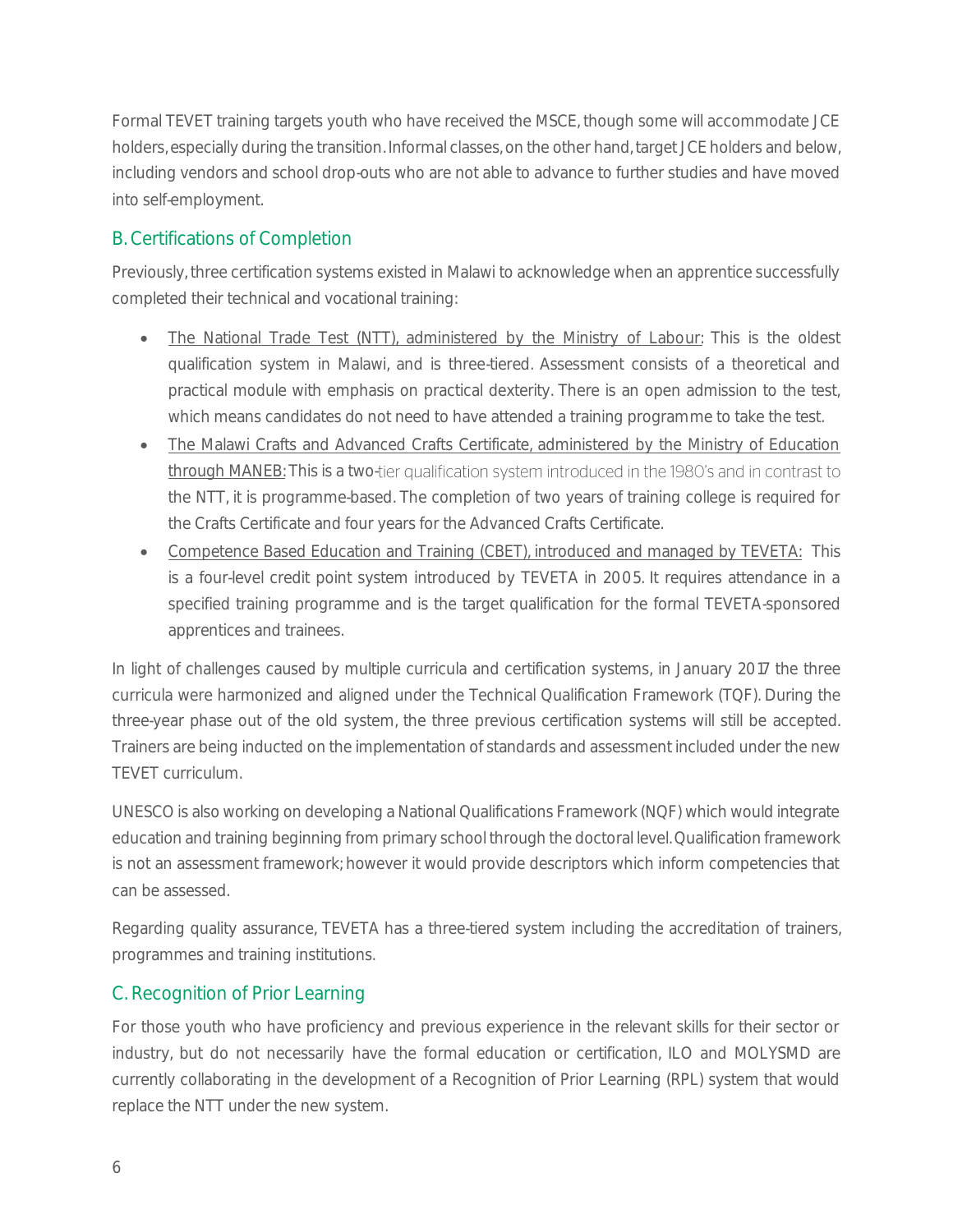### <span id="page-10-0"></span>VI. Sources of Funding for Work Readiness Programmes

# A. Apprenticeships

At the supply level, the following funding is available for apprenticeship training:

- 1. Public technical colleges and community technical colleges are funded by the Government of Malawi.
- 2. Private TEVET schools are mainly funded through fees paid by the students.
- 3. TEVETA administers apprenticeship programmes, the TEVET Levy (including funds for social security benefits for apprentices), and government subvention to TEVET.

At the demand level, students pay school fees to attend both public and private technical schools.

At employer level, arrangement can be made between TEVETA and the employer whereby in the first year TEVETA pays 75% of the costs while the company covers 25%; in the second year the costs are split at 50%; in the third year TEVETA covers 25% while the employer pays 75%; and for subsequent years of training, the full responsibility lies with the company.

According to TEVETA, employers contribute 1% of the payroll to the TEVET Levy Fund which is managed by TEVETA.<sup>9</sup> This fund is then used to provide reimbursements to employers on various technical and vocational training programmes. By providing information on the training, the costs they incurred, employers can claim a portion of these costs this back from TEVETA based on prearranged agreement.

# B. Internships

Employers provide for the whole cost of an internship arrangement, and whether they provide a stipend or other form of remuneration is at the discretion of the company.

### <span id="page-10-1"></span>VII. National and International Entities addressing WRPs in Malawi

Below is a description of the key associations, public institutions and international organisations that are stakeholders in Malawi with regard to the provision of WRPs.

# A. Associations

- 1. Employers' Consultative Association of Malawi (ECAM): ECAM is the only institution recognized by the Labour Relations Act of 1996 as a representative body of employers in Malawi and accordingly it forms part of the tripartite structure in Malawi's labour market. ECAM's primary role is the promotion, guidance and protection of employers' interests in labour, employment and socioeconomic issues. ECAM advocates for an enabling environment for sustainable enterprises.
- 2. Malawi Confederation of Chambers of Commerce and Industry (MCCCI): MCCCI is a partnership of enterprises and associations representing all sectors of the economy of Malawi. It is committed

<sup>9</sup> TEVETA Levy requirements can be accessed at http://www.teveta.mw/index.php/tevet-levy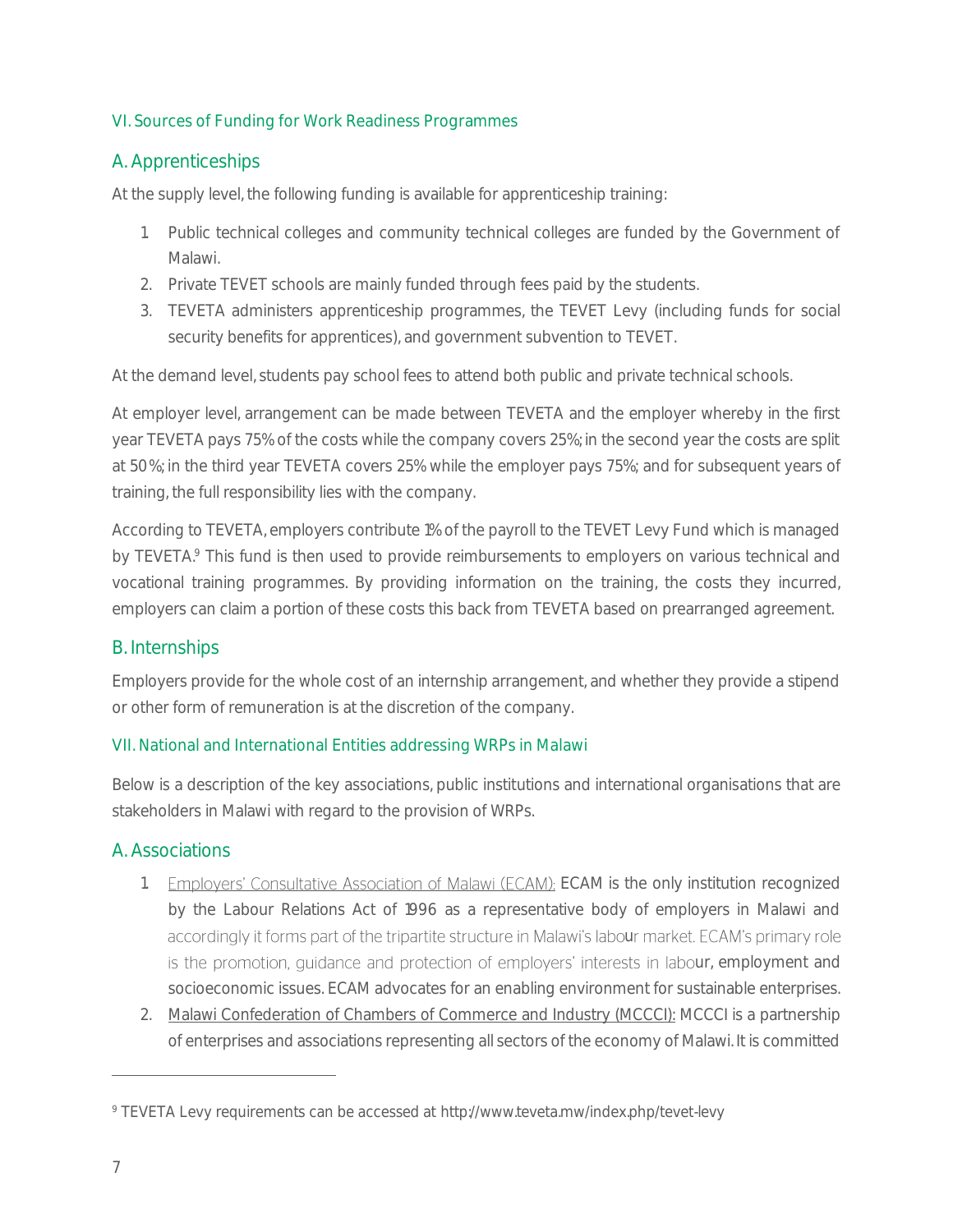to the achievement of Malawi's socio-economic development through joint action and enlightened dialogue among private sector members and constituencies. They offer office premises for Small and Medium Enterprises.

3. Malawi Congress of Trade Unions (MCTU): MCTU was founded in 1964 to represent trade unions in Malawi and is an integral part of the tripartite in the labour market. It is on the board of TEVETA, where it advances the interest of employees with regard to technical, vocational and skills training in Malawi.

B. Public Institutions

- 1. Ministry of Labour, Youth, Sports and Manpower Development (MOLYSMD): MOLYSMD provides policy direction and guidance on all labour administration and vocational training matters. The Ministry is also mandated to protect and develop the labour force in order to contribute to the socioeconomic development of Malawi.
- 2. Technical Entrepreneurial and Vocational Education and Training Authority (TEVETA): TEVETA was established by the TEVET Act of 1999 with the purpose to facilitate the provision of technical education and training opportunities and facilitate such training. TEVETA establishes the regulations regarding apprenticeships, training accreditation, and manages the TEVET Fund which is financed through the TEVET Levy. TEVETA also implements programmes in the informal economy consisting of promoting community participation in economic development initiatives. Under this programming, TEVETA implements skills development initiatives, on-the-job training and other programmes that run in coordination with partners.
- 3. National Youth Council of Malawi (NYCOM): NYCOM is a statutory corporation, established through the National Youth Council Act of Parliament, No. 22 of 1996. NYCOM was set up after government realized the need for a more focused coordination of youth development programmes, which was deficient in the country's development plans. The Youth Council is the key institution working to ensure the effective implementation, coordination and evaluation of various youth development programmes in Malawi. It mobilizes and regulates youth organisations in Malawi by linking schools and college graduates with potential employers.
- 4. Ministry of Education, Science and Technology (MOEST): MOEST equips students with knowledge, skills and values to be self-reliant and to contribute to national development. Education in Malawi promotes national unity, patriotism, and the spirit of leadership and loyalty. Students are trained to have acceptable moral and ethical behaviour and are imparted with vocational and entrepreneurship skills including appropriate resource utilisation and management practices.
- 5. Malawi Institute of Education (MIE): MIE was established under the Education Act of 2013 and is responsible for designing, developing and evaluating the national curricula for schools and colleges. It also evaluates textbooks, teachers' quides and other instructional materials, disseminates relevant education information, trains and assists in the training of teachers. Other functions related to the conduct of the institute's examinations and the award of degrees, diplomas and certificates.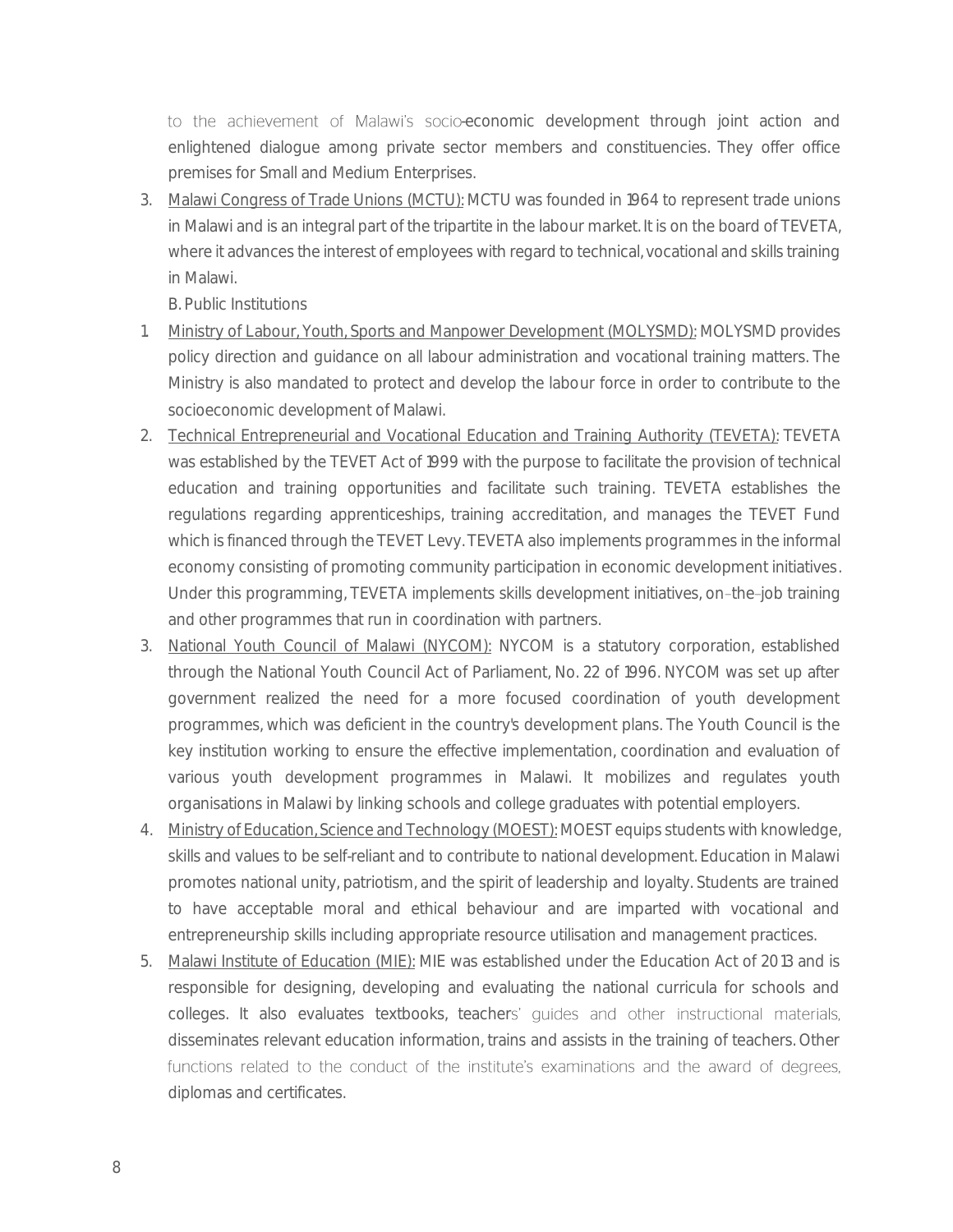6. Ministry of Gender, Children and Community Development (MOGCCD): MOGCCD's mission is to promote social economic empowerment and the protection of women and children using community and welfare approaches. It is mandated to provide policy guidance for women and child development services. It is responsible for putting in place systems to develop instruments, structures, policies, guidelines and programmes so that Malawi will become a nation with dignified, healthy, protected and prosperous women and children.

# C. International Organisations

- 1. Global Apprenticeship Network (GAN): GAN is a coalition of committed companies, international organisations, businesses and employers' federations who promote and create work readiness programmes for youth and foster skills development for businesses. It provides an opportunity for various stakeholders, including employers, government, international entities, and individuals to network and coordinate in the promotion of work readiness programmes. Malawi participates with the GAN through the Malawi GAN National Network (GNN), which is managed by ECAM.
- 2. International Labour Organisation (ILO): Formed in 1919, the ILO brings together governments, employers and workers representatives to set labour standards, develop policies, and devise programmes promoting decent work for all women and men. The ILO supported Decent Work Country Programme prioritizes youth development and empowerment, including youth employment, as a key priority area to sustain and accelerate economic growth. The ILO in collaboration with ECAM, TEVETA and the Ministry of Labour, Youth, Sport and Manpower Development has successfully piloted a work based learning programme in the hortliculture industry which is now due for replication.
- 3. United Nations Educational, Scientific and Cultural Organisation (UNESCO): Malawi joined UNESCO in 1964 and UNESCO is actively working to promote and improve WRPs in Malawi, including the creation of promotional and awareness materials and the harmonization of TEVET curricula and assessment standards under the TQF. They are also contributing to the development of a National Qualification Framework (NQF) and a Malawi Qualifications Authority to oversee all qualifications in Malawi.

### D. Other Partners

- Students' unions
- Religious youth groups and associations
- Academic institutions
- Training providers' associations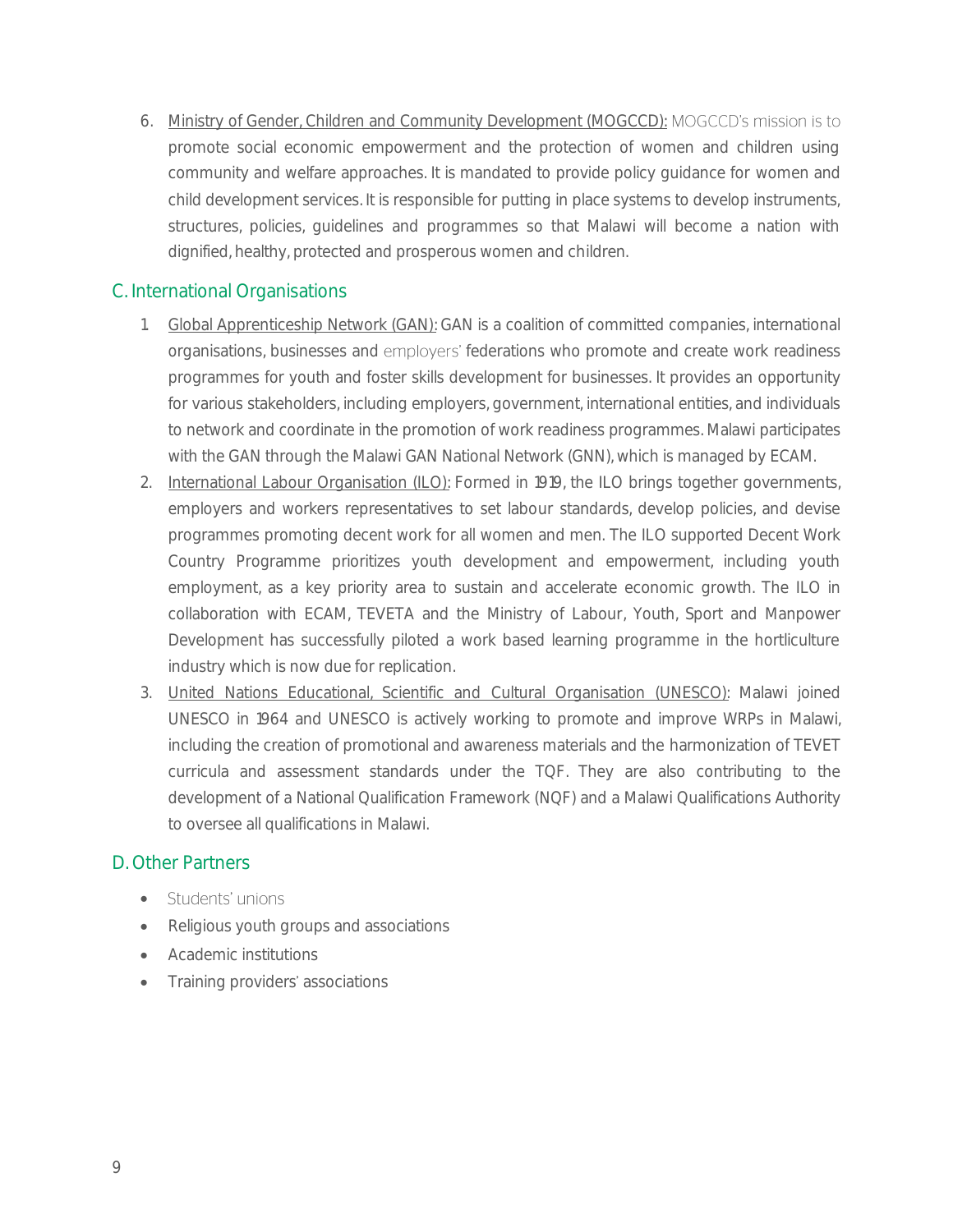#### <span id="page-13-0"></span>VIII. Relevant Laws, Policies, Regulations and Programmes in Malawi

Below is a description of the relevant laws, regulations and programmes in Malawi that relate to the provision of WRPs for youth.

#### A. Laws

- 1. Employment Act (2000): This law includes important references to ensuring that young people between the ages of 14 and 18 should not work in situations that are "(a) harmful to the health, safety, education, morals or development of such a person; or (b) prejudicial to his attendance at school or any other vocational or training programme."<sup>10</sup> An exception to the minimum age of 14 for work is granted if it is in the context of a vocational technical school or other training institution and approved by a public authority to be an integral part of the educational or vocational training programme.
- 2. Technical, Entrepreneurial and Vocational Education Training Act (1999): The TEVET Act described the objectives of TEVET in Malawi and established the Technical, Entrepreneurial and Vocational Education and Training Authority of Malawi (TEVETA). In addition, it introduced a TEVET Levy for the TEVET Fund, which was officially set at 2% but is implemented at 1%, to be paid by employers, including government, in order to create a sustainable financial framework for TEVET in the medium term.
- 3. Education Act (2013): The Education Act provides for the establishment, administration and management of primary, secondary and teacher training schools. It established institutional structures to support this education system by creating bodies responsible for advising on matters pertaining to education in Malawi, developing curricula, registering and licensing teachers, and providing registration and inspection for all schools and teacher training colleges, including private schools and colleges. It also established the Teachers Council of Malawi and the Malawi Institute of Education.

#### B. Policies

1. Malawi Growth and Development Strategy (MGDS) II (2006-2011): The MGDS Strategy is the overarching medium-term strategy for Malawi, designed to attain the nation's Vision 2020. The MGDS builds on the Malawi Economic Growth Strategy that emphasized the need to create a conducive environment for private sector investment and the creation of employment opportunities. One of the priority areas is sustainable economic growth, which includes enhancing employment and income by increasing the number of women and youth who actively participate in economic activities.

<sup>&</sup>lt;sup>10</sup> Government of Malawi (2000), Malawi Employment Act 2000. No. 6. Published 19th May, 2000. Article 21. Lilongwe: Government of Malawi.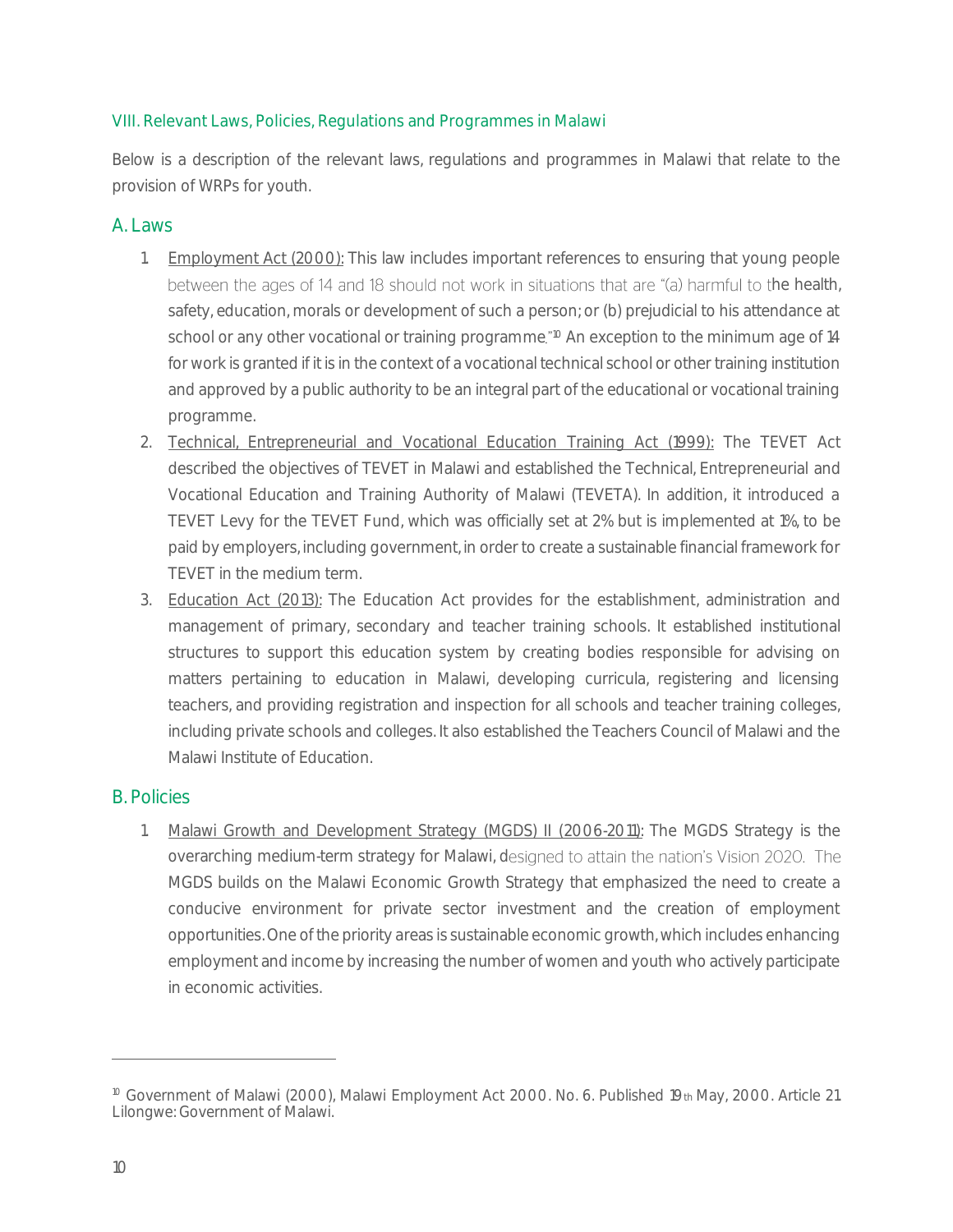- 2. National Employment and Labour Policy (2014-2019): A five-year strategic document (2014-2019) that provides a quidance framework for the country's efforts to achieve productive and decent employment and enterprise development, including compliance with labour standards, social protection and social dialogue. It provides a Youth Employment strategy that reads, in part, as follows: "The policy will ensure the creative energies of the young people are harnessed and utilized for productive and decent employment through entrepreneurship and enterprise development for national development."<sup>11</sup>
- 3. TVET Policy (2013): The TVET Policy objectives include promoting an integrated, demand driven, competency-based, modular technical, entrepreneurial and vocational training system.
- 4. National Youth Policy (2013): The primary purpose of the National Youth Policy is the empowerment of youth in Malawi. It recognizes that youth have the right to gainful, decent employment opportunities either in any sector on completion of formal or non-formal education, and/or when entering the legal working age in Malawi. Youth economic empowerment is identified as a priority area for action.
- 5. Micro, Small and Medium Enterprise (MSME) Policy (2012): One of the aims of this policy is to increase the contribution of MSMEs to economic growth, employment creation and poverty alleviation in Malawi. It recognizes that successful MSMEs have the potential to uplift women, youth and marginalized groups from poverty and that youth employment and entrepreneurship should be promoted.

### C. Regulations

1. TEVETA Act, Regulation #6: Regulation 6 of the TEVET Act governs the roles and responsibilities that the employer and apprentice/intern have toward each other, such as the right to payment, and for the apprentice/intern to faithfully serve the employer.

### D. Programmes

- 1. National Youth Internship Programme (2010): Currently the NYCOM are coordinating, under their Youth Participation and Economic Empowerment Project, a youth placement, mentoring and internship programme with employers. The council links school and college graduates with potential employers. Once identified and accepted by the employers, they are mentored under a training contract for a period of at least one year at no cost to the employer.
- 2. Malawi Decent Work Country Programme (DWCP) (2011-2016): The DWCP is the main vehicle for delivery of technical cooperation with the ILO and its purpose is to coordinate, harmonize and align technical assistance and financial resources to promote the ILO's global Decent Work Agenda. Country Priority 1 seeks to strengthen the economic and labour market policy frame and

<sup>&</sup>lt;sup>11</sup> Government of Malawi (2014), National Employment and Labour Policy. Lilongwe: Ministry of Labour, Youth and Manpower Development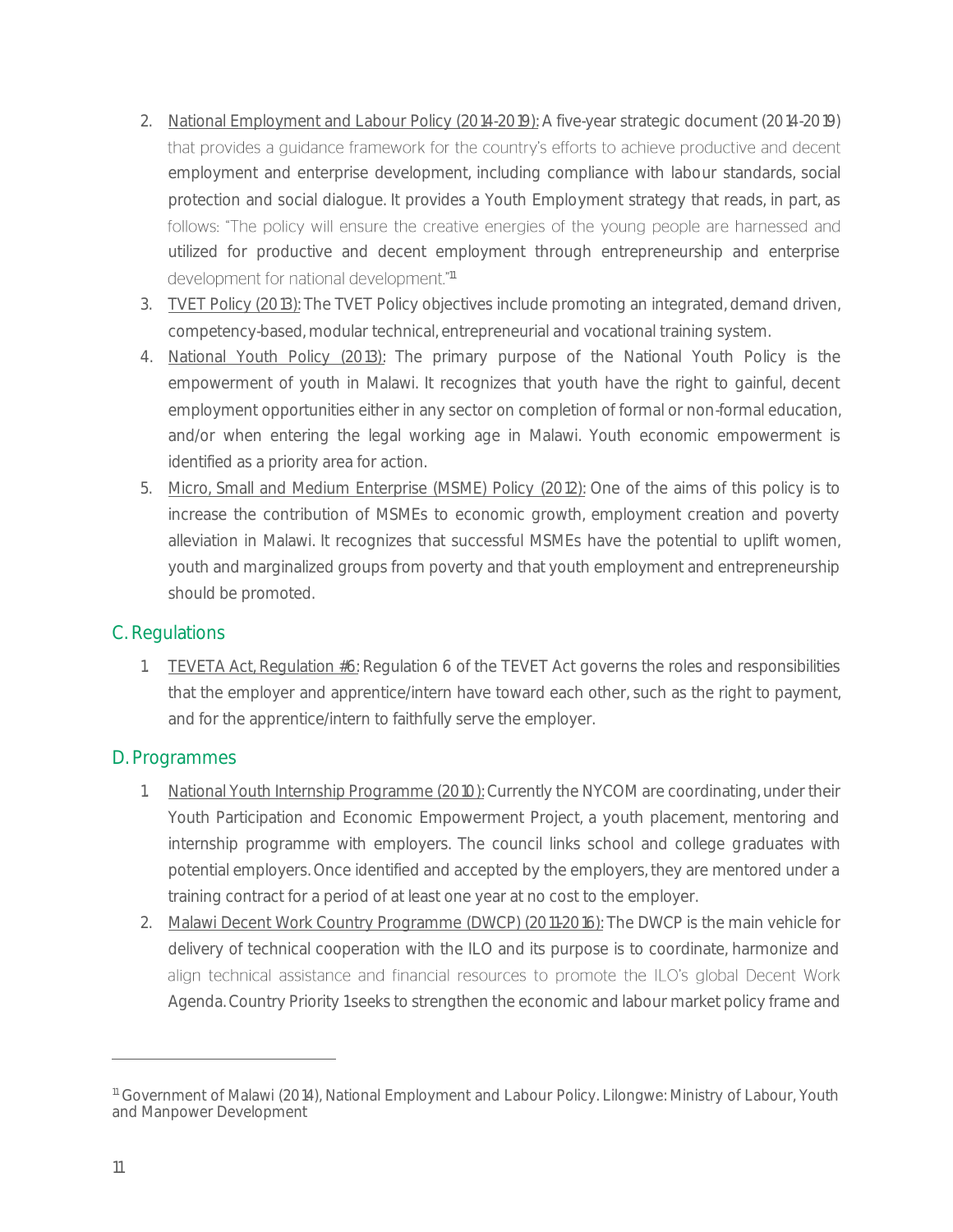create more and better employment and income generation opportunities, particularly for vulnerable groups including youth. It is currently under revision.

#### <span id="page-15-0"></span>IX. Relevant Research and Data on WRPs and Youth Employment in Malawi

The following is a list of research and reports related to the provision of WRPs in Malawi. It is meant to serve as a reference for further information as needs arise. Documents can be provided upon request by ECAM and GAN.

WRP-related Studies that have been conducted in Malawi

- 1 ECAM (2015) Survey on Intake of Apprentices and Interns to Improve Employable Skills through Industrial Attachment
- 2 GAN (2017) Documentation and Assessment of Apprenticeship and Internship Programmes in Malawi
- 3 Chimpololo, A (2014) Skills scoping study for the manufacturing, oil seeds and sugar sectors, Ministry of Trade & Industry, Malawi

Cho, Yoonyoung; Kalomba, Davie; Mobarak, Ahmed Mushfiq; Orozco, Victor; Wolfson, Derek (2016)

- 4 Gender Differences in the Effects of Vocational Training: Comparative Study, HSPC Research Monograph/British Council. Lilongwe: Malawi National AIDS Commission. Washington, DC: World Bank. Berkeley: Yale University, UC Berkeley.
- 5 Gender, Equity and Rural Employment Division of FAO (2011) Gender Inequalities in Rural Employment in Malawi An Overview. Malawi Country Profile. Rome: FAO
- 6 Gopaul, Shea (2013) Feasibility Study for a Global Business Network on apprenticeship. Geneva: ILO
- 7 Mangoche, Agness T. (2014) Impact of Technical and Vocational Education and Training (TVET) on Youth vulnerability in Malawi. Reading: University of Reading

Nankhuni, Felix; Ndolo, Patrick; Ligowe, Naomi (Undated) Technical College Perception Survey:

8 Industry's Apprentice Perception. Lilongwe: Technical, Entrepreneurial and Vocational Education and Training (TEVET) Authority, Planning and Research Division

National Statistics Office (NSO) (2010) Analytical Report: Volume 7 in Ministry of Economic Planning

- 9 and Development Why Population Matters to Malawi's Development: Managing Population Growth for Sustainable Development. Lilongwe: Government of Malawi.
- 10 Orozco, Victor (2013) The Effects of Apprenticeship Training for Vulnerable Youth in Malawi. Washington, DC: World Band Development Impact Evaluation Initiative
- <sub>11</sub> RTC (2014) Apprenticeship in Malta, Results of a study among apprentices and employers, Malta Safford, Kimberly; Cooper, Deborah; Wolfenden, Freda and Chitsulo, Joyce (2013). 'Give Courage to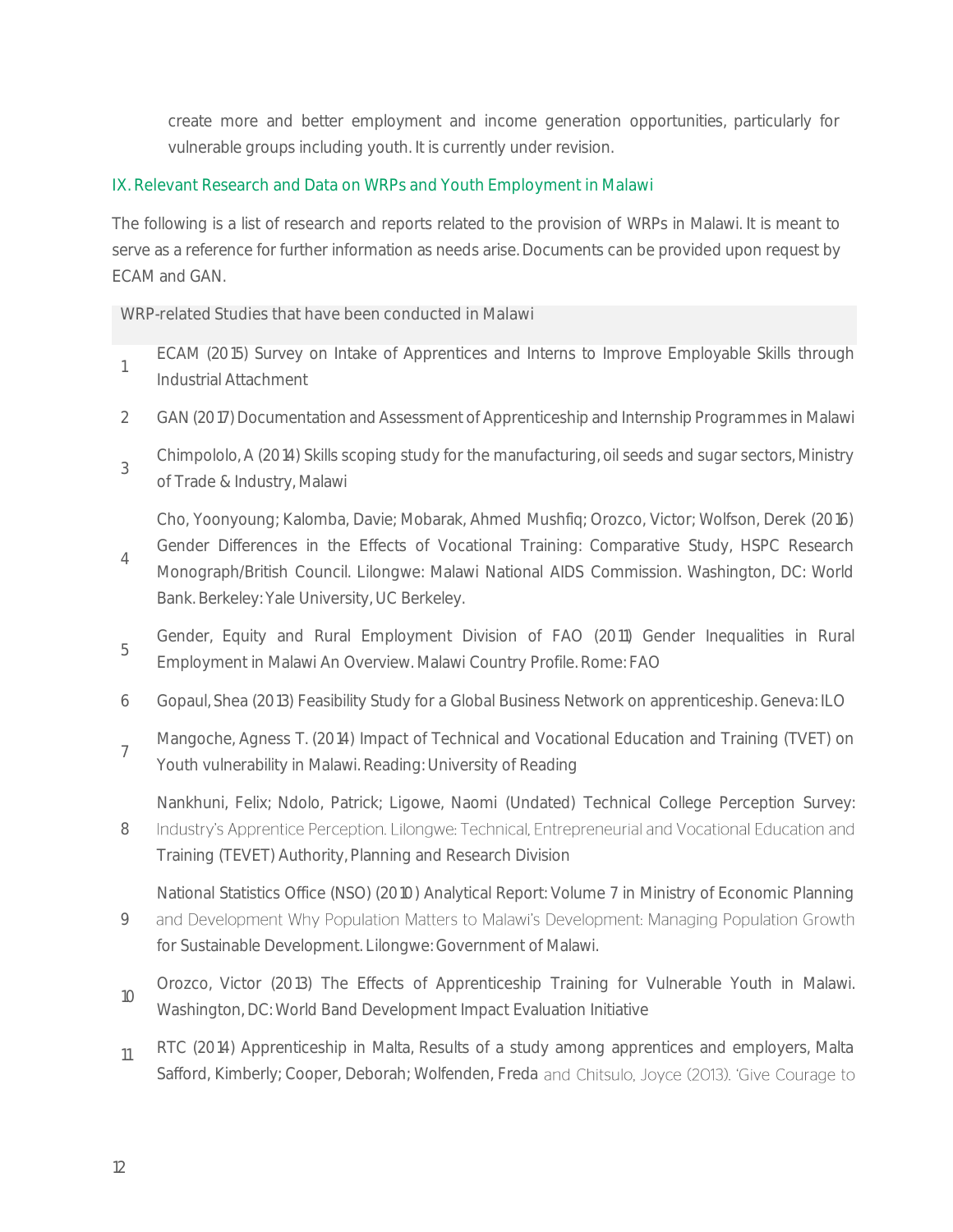the Ladies': Expansive Apprenticeship for Women in Rural Malawi. Journal of Vocational Education & Training, 65(2)

12 TEVETA Apprenticeship programme, Tracer Studies for TEVETA Graduates,

TEVETA Technical, Entrepreneurial and Vocational Education and Training (TEVET) Authority (2016),

- 13 Annual Report for 2014-2015. Lilongwe: Technical, Entrepreneurial and Vocational Education and Training (TEVET) Authority
- 14 TEVET Authority Planning and Research Division (2016) TEVET Graduates Employer Satisfaction Survey. Lilongwe: TEVET Authority
- 15 World Bank (2010) Education System in Malawi. Washington: The World Bank
- 16 World Bank IBRD-IDA (2016) Malawi Economic Monitor: Absorbing shocks, building resilience. Lilongwe: World Bank Office Malawi
- 17 GIZ (2008) Where has the University Education Gone?

National-level Statistics for Malawi

1 National Statistical Office (2013) Malawi Labour Force Survey 2013. Key Findings Report. Lilongwe: National Statistical Office

ILO (2016) NATLEX Database of national labour, social security and related human rights legislation

- 2 Malawi (103) Education, vocational guidance and training (5). Available from [http://www.ilo.org/dyn/natlex/natlex4.detail?p\\_lang=en&p\\_isn=72218&p\\_country=MWI&p\\_count=103&](http://www.ilo.org/dyn/natlex/natlex4.detail?p_lang=en&p_isn=72218&p_country=MWI&p_count=103&p_classification=09&p_classcount=5) [p\\_classification=09&p\\_classcount=5](http://www.ilo.org/dyn/natlex/natlex4.detail?p_lang=en&p_isn=72218&p_country=MWI&p_count=103&p_classification=09&p_classcount=5)
- 3 UNESCO-IBE (2010) World Data on Education VII ed. Malawi. Geneva: UNESCO-IBE

UNESCO-UNEVOC International Centre for Technical and Vocational Education and Training (2012)

4 World TVET Database Malawi. Paris: Available from <http://www.unevoc.unesco.org/go.php?q=World+TVET+Database&lang=en&ct=MWI>

United Nations Department of Economic and Social Affairs: Population Division (2016) Country

5 Meters: Malawi Population Clock. Available from

<http://countrymeters.info/en/Malawi>

International Information on WRPs

1 ILO (2012) Overview of apprenticeship systems and issues: ILO contribution to the G20 Task Force on Employment. Geneva: ILO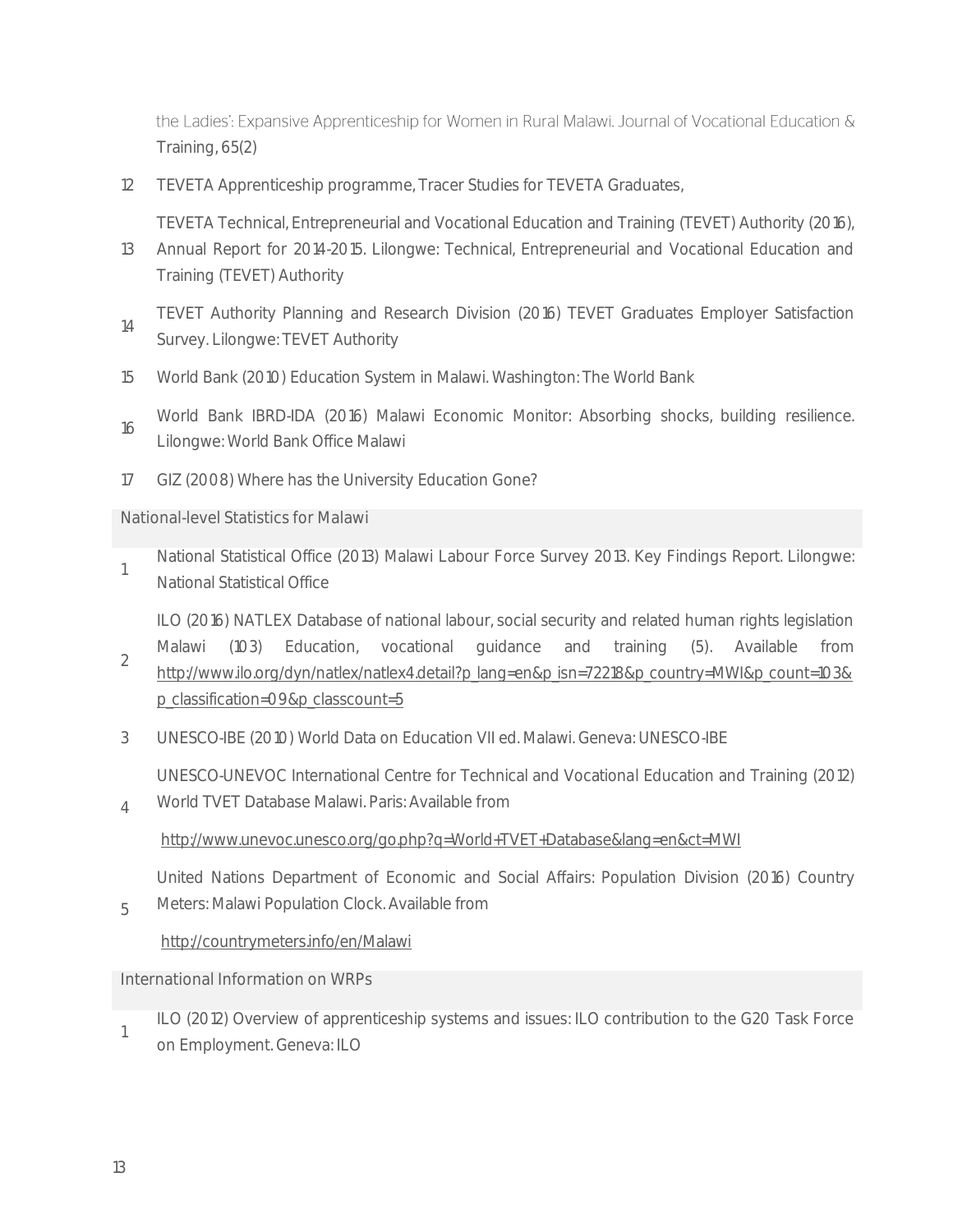- 2 ILO (2014) Transitioning from the informal to the formal economy - Report V. International Labour Office (ILO), Geneva: International Labour Conference, 103rd Session, 2014
- 3 ILO (2016) R060 - Apprenticeship Recommendation, 1939 (No. 60) Available from [http://www.ilo.org/dyn/normlex/en/f?p=NORMLEXPUB:12100:0::NO::P12100\\_ILO\\_CODE:R060](http://www.ilo.org/dyn/normlex/en/f?p=NORMLEXPUB:12100:0::NO::P12100_ILO_CODE:R060)\_

4 Pall, Allan and Georgallis, Marianna (2014) An Employers' Guide to Quality Internships: Experiences that Work for your Company and Young People. European Youth Forum. Available from

<http://www.youthforum.org/assets/2015/03/Employers-Guide-Quality-internships1.pdf>